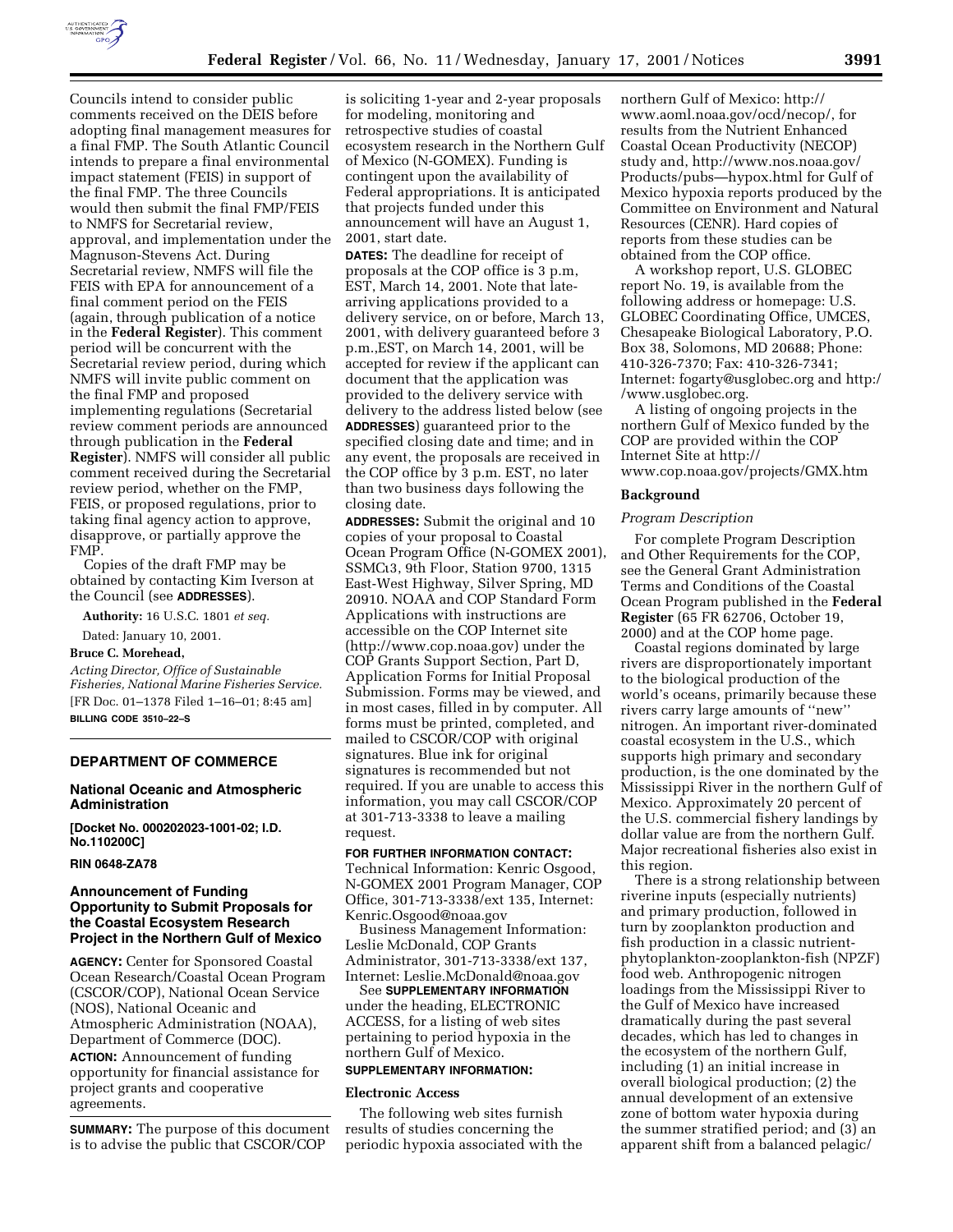demersal fish community to one significantly more dominated by pelagic fisheries.

Several past and present programs have studied the seasonal hypoxia associated with the northern Gulf of Mexico. Notably, from 1990 to 1997, the COP supported a study on Nutrient Enhanced Coastal Ocean Productivity (NECOP); and the Committee on Environment and Natural Resources (CENR) recently completed an integrated assessment of Gulf of Mexico hypoxia. Results and reports of these studies can be found on the web sites or obtained from CSCOR/COP as listed under ''Electronic Access'' in the **SUPPLEMENTARY INFORMATION**section of this document.

A workshop was held in January 1999 to discuss relationships between the Mississippi River, the production of marine populations, and ecosystem parameters in the Gulf of Mexico; and to discuss how these relationships might be affected by changes in weather and climate. A report of the workshop, U.S. GLOBEC report No. 19, is available from the address or homepage provided under ''Electronic Access'' in the **SUPPLEMENTARY INFORMATION** section of this document

This solicitation for proposals will augment the initial phase of a program, started in fiscal year 2000, to examine the inter-relationships driving the Mississippi River-dominated Gulf of Mexico ecosystem. Abstracts of ongoing studies funded by CSCOR/COP in the northern Gulf of Mexico are available on the COP internet site that is provided in this document under ''Electronuc Access'' in the **SUPPLEMENTARY INFORMATION** section of this document. The planned suite of studies will enable improved predictions about future effects of nutrient loading, eutrophication, hypoxia, and climate change on the Gulf of Mexico ecosystem.

In order to fully develop a predictive capability, a more intensive 5-7 year program is being planned when additional funding becomes available. This complete program will include monitoring, retrospective studies, modeling and process field studies to identify relationships among ecosystem constituents.

The process studies will be nested within monitoring efforts which identify and measure important ecosystem components, and retrospective and modeling efforts which will place the field measurements into broader temporal and theoretical context.

The overall goal of the entire program is to understand and ultimately predict how changes in the physical, chemical

and biological environment, including changes in climate, nutrient loading and hypoxia, will affect populations of marine animal species, especially economically and ecologically important species, in the northern Gulf of Mexico. The projects conducted as a result of this current solicitation for proposals will help guide the evolution of the future program.

#### *Structure of the Research Program*

CSCOR/COP intends to expand the initial research program, which was initiated in fiscal year 2000, with additional projects. Possible types of new projects include, in priority order, modeling, monitoring and retrospective studies. Subsequent announcements may solicit further proposals in these areas and for process field studies in the region, depending on the outcome of the proposed research solicited here and the levels of future appropriated funding.

Modeling studies are needed to provide a framework for studies in the northern Gulf of Mexico. Modeling activities will be used to guide further program development and identify important processes for the extensive fieldwork anticipated to follow this preliminary phase. Modeling studies may include: models that simulate impacts of varying nutrient flux on productivity and trophic response in the northern Gulf of Mexico ecosystem, including impacts to and responses of commercially and recreationally important fisheries; NPZF models; physical-biological coupled models of processes in the Gulf ecosystem influenced by the Mississippi River discharge, including transport and population dynamics of key zooplankton and fishery populations; models of oceanographic and climate influences on nutrients and their impact on Gulf productivity; models of biogeochemical cycling of nutrients within the Gulf and its relationship to the dynamics of organic carbon flux in the Gulf; and models of water column stability and hypoxic zone dynamics.

It is desirable for the modeling studies to be integrative or designed so that they can be fitted with other models to form an integrative whole. The goal is to build a predictive capability for the northern Gulf of Mexico ecosystem.

Proposed monitoring studies should provide calibration and validation data for modeling activities, but not duplicate ongoing activities. Monitoring studies could include shipboard surveys, multi-disciplinary mooring observations, drifters, and analysis of regional satellite data. Possible monitoring activities responsive to this announcement include physical or

chemical observations or biological observations of distribution and abundance of key species, and their relation to hypoxia.

Proposed retrospective analyses should provide quantitative and detailed information on issues relevant to the objectives listed in the recent CENR reports. Examples include retrospective analyses of biological data concerning key animal populations; retrospective analyses of the coupling between transport and population dynamics of key species; and retrospective analyses of coupling between climate, drainage basin, and shelf oceanography. A better definition of the past, current, and potential impacts of hypoxia on both commercially and ecologically important species and ecosystems is needed.

## **Part I: Schedule and Proposal Submission**

This announcement requests full proposals only. The provisions for proposal preparation provided here are mandatory. Proposals received after the published deadline or proposals that deviate from the prescribed format will be returned to the sender without further consideration. Information regarding this announcement, additional background information, and required Federal forms are available on the COP home page.

### *Full Proposals*

Applications submitted in response to this announcement require an original proposal and 10 proposal copies at time of submission. This includes color or high-resolution graphics, unusuallysized materials (not 8.5" x 11" or 21.6 cm x 28 cm), or otherwise unusual materials submitted as part of the proposal. For color graphics, submit either color originals or color copies. The stated requirements for the number of proposal copies provide for a timely review process. Facsimile transmissions and electronic mail submission of full proposals will not be accepted.

### *Required Elements*

All recipients must follow the instructions in the preparation of the CSCOR/COP application forms referenced later in this document in Part II: Further Supplementary Information, (10) Application forms. Each proposal must also include the following seven elements:

(1) *Signed summary title page*: The title page should be signed by the Principal Investigator (PI) and the institutional representative. The Summary Title page identifies the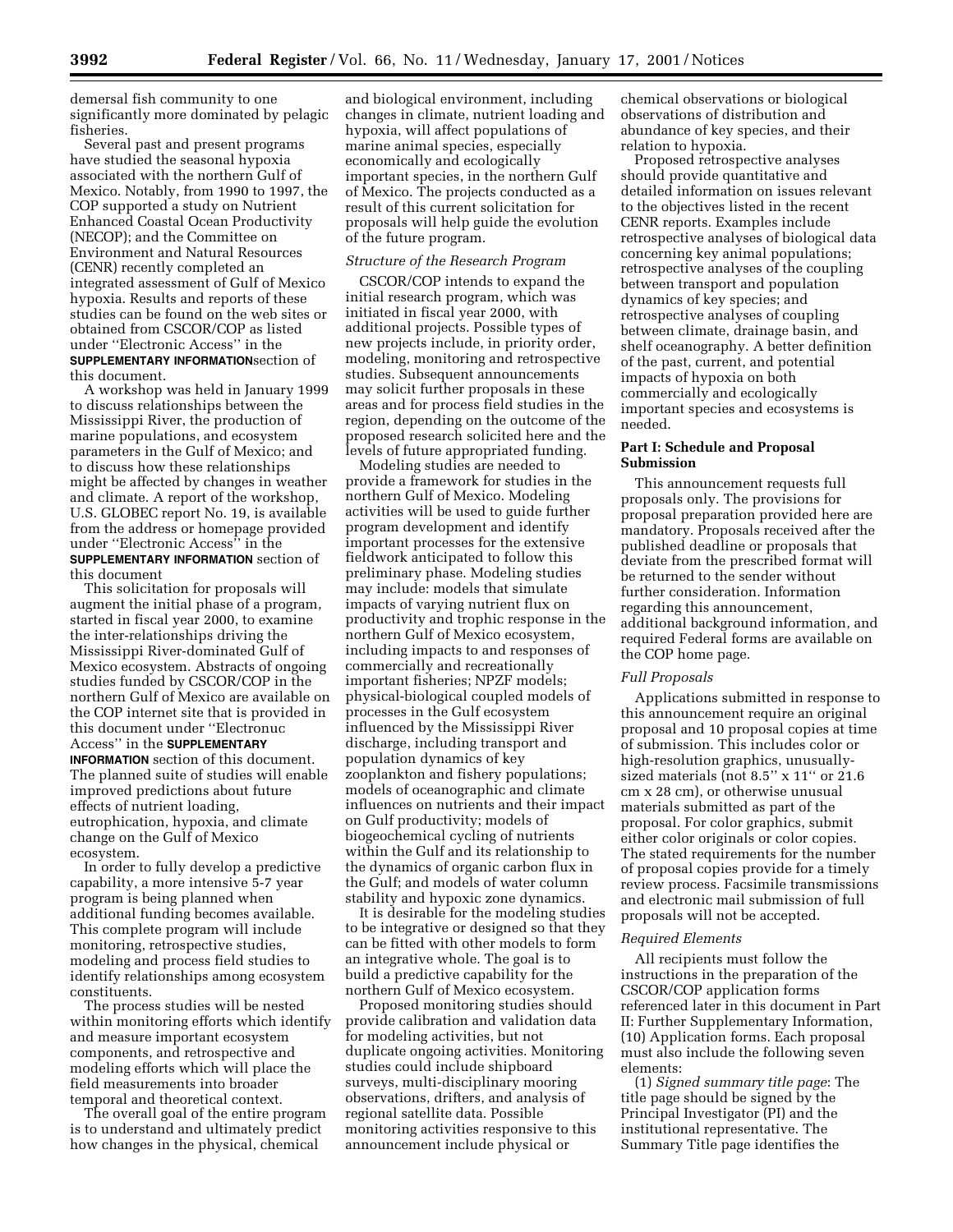project's title starting with the acronym N-GOMEX 2001, a short title (less than 50 characters), and the lead PI's name and affiliation, complete address, phone, FAX, and E-mail information. The requested budget for each fiscal year should be included on the Summary Title page. Multi-institution proposals must include signed Summary Title pages from each institution.

(2) *One-page abstract/project summary*: The Project Summary (Abstract) Form, which is to be submitted at time of application, must include an introduction of the problem, rationale, scientific objectives and/or hypotheses to be tested, and a brief summary of work to be completed. The prescribed COP format for the Project Summary Form can be found on the COP Internet site under the COP Grants Support section, Part D.

The summary should appear on a separate page, headed with the proposal title, institution(s), investigator(s), total proposed cost, and budget period. It should be written in the third person. The summary is used to help compare proposals quickly and allows the respondents to summariz e these key points in their own words.

(3) *Statement of work/project description*: The proposed statement of work/project must be completely described, including identification of the problem, scientific objectives, proposed methodology, relevance to the program goals, and its scientific priorities. The project description section (including Relevant Results from Prior Support) should not exceed fifteen pages. Page limits are inclusive of figures and other visual materials, but exclusive of references and milestone chart.

Project management should be clearly identified with a description of the functions of each PI within a team. Environmental data must be submitted to the NOAA National Oceanographic Data Center. It is important to provide a full scientific justification for the research; do not simply reiterate justifications presented in this document. This section should also include:

(a) The objective for the period of proposed work and its expected significance;

(b) The relation to the present state of knowledge in the field and relation to previous work and work in progress by the proposing principal investigator(s);

(c) A discussion of how the proposed project lends value to the program goals, and

(d) Potential coordination with other investigators.

(e) References cited: Reference information is required. Each reference must include the name(s) of all authors in the same sequence in which they appear in the publications, the article title, volume number, page numbers, and year of publications. While there is no page limitation, this section should include bibliographic citations only and should not be used to provide parenthetical information outside of the 15-page project description.

(4) *Milestone chart*: Provide time lines of major tasks covering the duration of the proposed project, up to 24 months.

(5) *Budget and Application Forms*: Both NOAA and COP-specific application forms may be obtained at the COP Grants website. Forms may be viewed, and in most cases, filled in by computer. All forms must be printed, completed, and mailed to CSCOR/COP; original signatures in blue ink are encouraged. If applicants are unable to access this information they may call the CSCOR/COP grants administrator listed in the section **FOR FURTHER INFORMATION CONTACT**.

At time of proposal submission, all applicants must submit the Standard Form, SF-424 (Rev 7-97) Application for Federal Assistance, to indicate the total amount of funding proposed for the whole project period. Applicants must also submit a COP Summary Proposal Budget Form for each fiscal year increment. Multi-institution proposals must include a Summary Proposal Budget Form for each institution. Use of this budget form will provide for a detailed annual budget and for the level of detail required by the COP program staff to evaluate the effort to be invested by investigators and staff on a specific project. The COP budget form is compatible with forms in use by other agencies that participate in joint projects with COP and can be found on the COP home page under COP Grants Support, Part D. All applications must include a budget narrative and a justification to support all proposed budget categories. Ship time needs should be identified in the proposed budget. The SF-424A, Budget Information (Non-Construction) Form, will be requested only from those applicants subsequently recommended for award.

(6) *Biographical sketch*: Abbreviated curriculum vitae, two pages per investigator, must be included with each proposal. Include a list of up to five publications most closely related to the proposed project and up to five other significant publications. A list of all persons (including their organizational affiliation), in alphabetical order, who have collaborated on a project, book, article,

or paper within the last 48 months must be included. If there are no collaborators, this should be so indicated. Students, post-doctoral associates, and graduate and postgraduate advisors of the PI must also be disclosed. This information is needed to help identify potential conflicts of interest or bias in the selection of reviewers.

(7) *Proposal format and assembly*: The original proposal should be clamped in the upper left-hand corner, but left unbound. The 10 copies can be stapled in the upper left-hand corner or bound on the left edge. The page margin must be one inch (2.5 cm) at the top, bottom, left and right, and the type face standard 12 points size must be clear and easily legible.

### **Part II: Further Supplementary Information**

(1) *Program authorities*: For a list of all program authorities for the Coastal Ocean Program, see General Grant Administration Terms and Conditions of the Coastal Ocean Program published in the Federal Register (65 FR 62706, October 19, 2000) and at the COP home page. The specific authority cited for this announcement is 33 U.S.C. 1442.

(2) *Catalog of Federal Domestic Assistance Number*: 11.478 Coastal Ocean Program and 47.050 for the Directorate for Geosciences, National Science Foundation.

(3) *Program description*: For complete COP program descriptions, see General Grant Administration Terms and Conditions of the Coastal Ocean Program published in the **Federal Register** (65 FR 62706, October 19, 2000).

(4) *Funding availability*: Funding is contingent upon the availability of Federal appropriations. It is estimated that approximately \$400,000 per fiscal year will be available for supporting studies proposed by submissions to this announcement. Priority for these funds will be given to proposals that promote balanced coverage of the science objectives stated under **SUPPLEMENTARY INFORMATION**, Structure of the Research Program.

If an application is selected for funding, NOAA has no obligation to provide any additional prospective funding in connection with that award in subsequent years. Renewal of an award to increase funding or extend the period of performance is based on satisfactory performance and is at the total discretion of the funding agency.

Publication of this document does not obligate the COP to any specific award or to any part of the entire amount of funds available. Recipients and